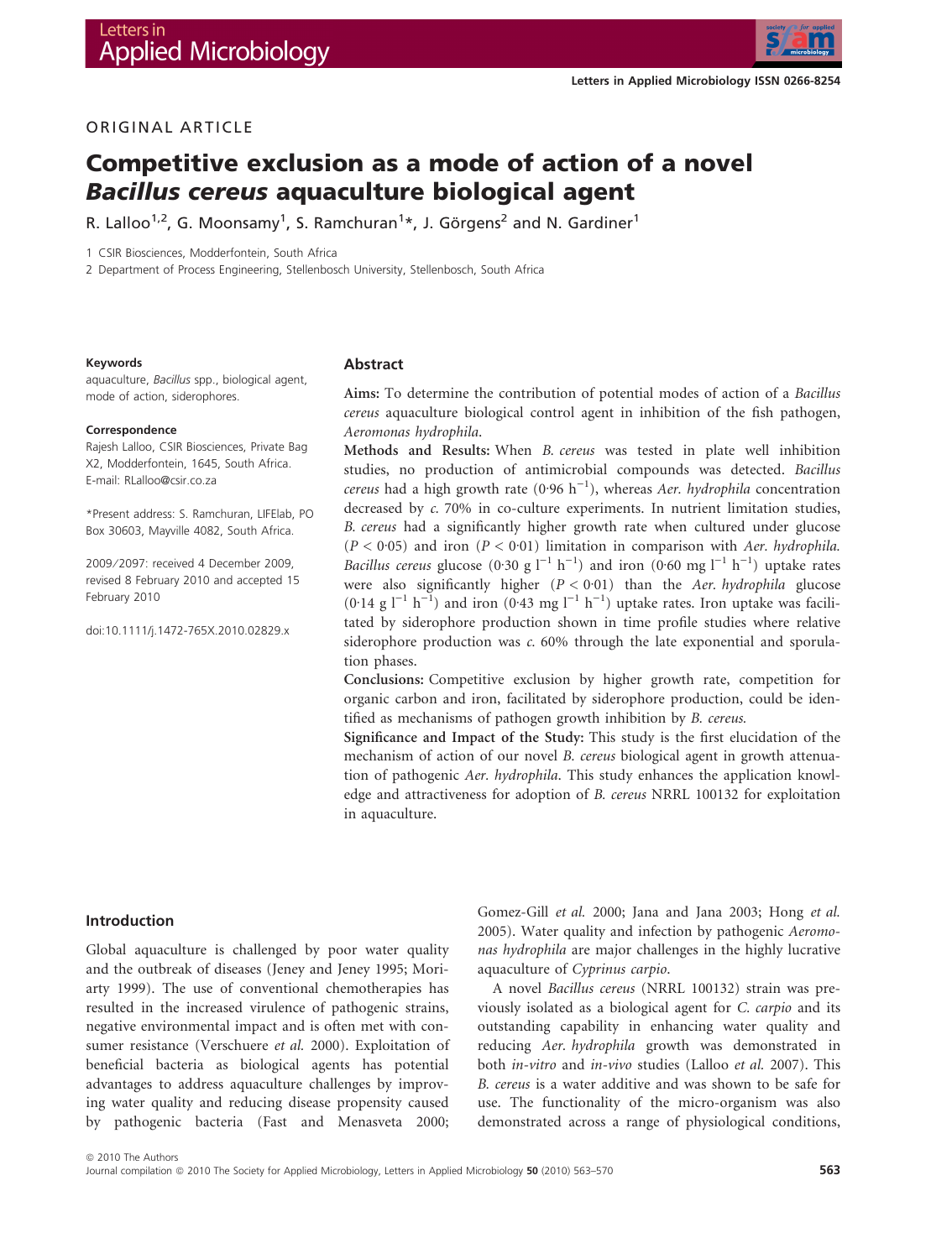prevalent in aquaculture (Lalloo et al. 2008). Spore-forming Bacillus spp. are attractive as biological control agents as they possess antagonistic effects on pathogens, can improve water quality and are ubiquitous in natural environments (Wolken et al. 2003; Hong et al. 2005). Spores are physiologically robust and can be formulated into stable commercial products which are tolerant to the environmental conditions required in their application (Gross et al. 2003; Lalloo et al. 2009).

The success of strategies using biological agents and adoption of this technology by the aquaculture industry depends on an understanding of the beneficial characteristics and mechanism of action (Verschuere et al. 2000; Vine et al. 2006). However, studies showing the mode of action for antagonism of Aer. hydrophila by Bacillus spp. are limited, while no studies on the mode of action of B. cereus as a biological agent against this pathogen have been reported (Kumar et al. 2006; Newaj-Fyzul et al. 2007). Potential mechanisms of biological agents against pathogens include competition for adhesion sites, production of enzymes, immune stimulation, synthesis of antimicrobials, competitive exclusion and bioremediation (Verschuere et al. 2000; Sanders 2003; Hong et al. 2005). The basis of competitive exclusion is through competition for chemicals or for available energy or by intrinsic growth rate advantage (Verschuere et al. 2000; Holzapfel et al. 2001; Irianto and Austin 2002; Hong et al. 2005). Many of these mechanisms only apply to probiotics added to feed, but the latter three are relevant to waterborne additives such as B. cereus.

The bioremediation capability for ammonium, nitrite, nitrate and phosphate waste removal by B. cereus NRRL 100132 was well elucidated previously (Lalloo et al. 2007). Likely modes of action by our B. cereus isolate in antagonism of Aer. hydrophila are the production of inhibitory compounds and competitive exclusion. Fastidious heterotrophs such as Bacillus spp. often demonstrate a high utilization of organic carbon (Verschuere et al. 2000). Some are also capable of synthesizing low molecular weight chelating compounds called siderophores which facilitate competitive uptake of iron for growth (Verschuere et al. 2000; Winkelmann 2002). As both carbon and iron are essential requirements for growth by most organisms, limitations can result in growth attenuation (Braun and Killmann 1999). In this study, we investigated the contribution of direct inhibition by production of extracellular inhibitory compounds and competitive exclusion through growth rate advantage, competition for key nutrients such as organic carbon and iron as potential modes of action involved in the inhibition of the important fish pathogen, Aer. hydrophila by our novel B. cereus aquaculture biological agent.

## Materials and methods

### Micro-organisms used in the study

Our novel isolate B. cereus (NRRL 100132) and a test pathogen Aer. hydrophila (ATCC 7966) was cultured and stored as described previously (Lalloo et al. 2007).

## Detection of antimicrobial activity of Bacillus cereus NRRL 100132

The production of antimicrobial compounds by B. cereus NRRL 100132 was assessed by culturing the strain in 2 l Braun Biostat B fermenters (Sartorius BBI Systems, Melsungen, Germany) as previously described (Lalloo et al. 2009). Airflow was maintained at 1 v  $v^{-1}$  m<sup>-1</sup>, and agitation speed was ramped from 500 rev  $min^{-1}$  to a maximum of 1000 rev  $min^{-1}$  to maintain oxygen saturation above 30%. All materials used in this study were obtained from Merck (Darmstadt, Germany) unless otherwise stated.

Fermenters were sampled during early exponential, mid exponential and the sporulation phase. The growing culture (fermentation broth sample), intracellular cell fraction and extracellular supernatant were evaluated for the presence of inhibitory compounds. The extracellular fraction was the resultant supernatant after centrifugation of the whole broth at 13 000 g. The resultant cell pellet was washed, re-suspended in saline (0.9% m  $v^{-1}$  NaCl) and ultra-sonicated at a frequency of 20  $kHz$  s<sup>-1</sup> at 192 watts on ice for 12 min ( $12 \times 48$  s cycles of sonication with a 12-s pause between cycles) and then re-centrifuged. The supernatant of this cell preparation was used as the intracellular fraction. Cell preparations  $(100 \mu l)$  of growing culture, intracellular fraction or extracellular supernatants were loaded into wells (10 mm) on nutrient agar plates prespread with Aer. hydrophila (ATCC 7966) culture. Plates were incubated (12 h, 32°C) and visualized for zones of inhibition.

## Co-culture of Bacillus cereus and Aeromonas hydrophila in shake flasks

Stored cryo-cultures (2 ml) of Aer. hydrophila and B. cereus, prepared according to Meza et al. (2004), were used to inoculate triplicate 1-l Erlenmeyer flasks, containing synthetic pond water (SPW) growth medium and the culture flasks incubated (Lalloo et al. 2007). Similarly, a negative control co-culture study devoid of iron was conducted. Samples were taken two hourly, and cell counts were performed using a Thoma<sup>®</sup> bacterial counting chamber (Hawksley & Sons, London, UK) for both organisms.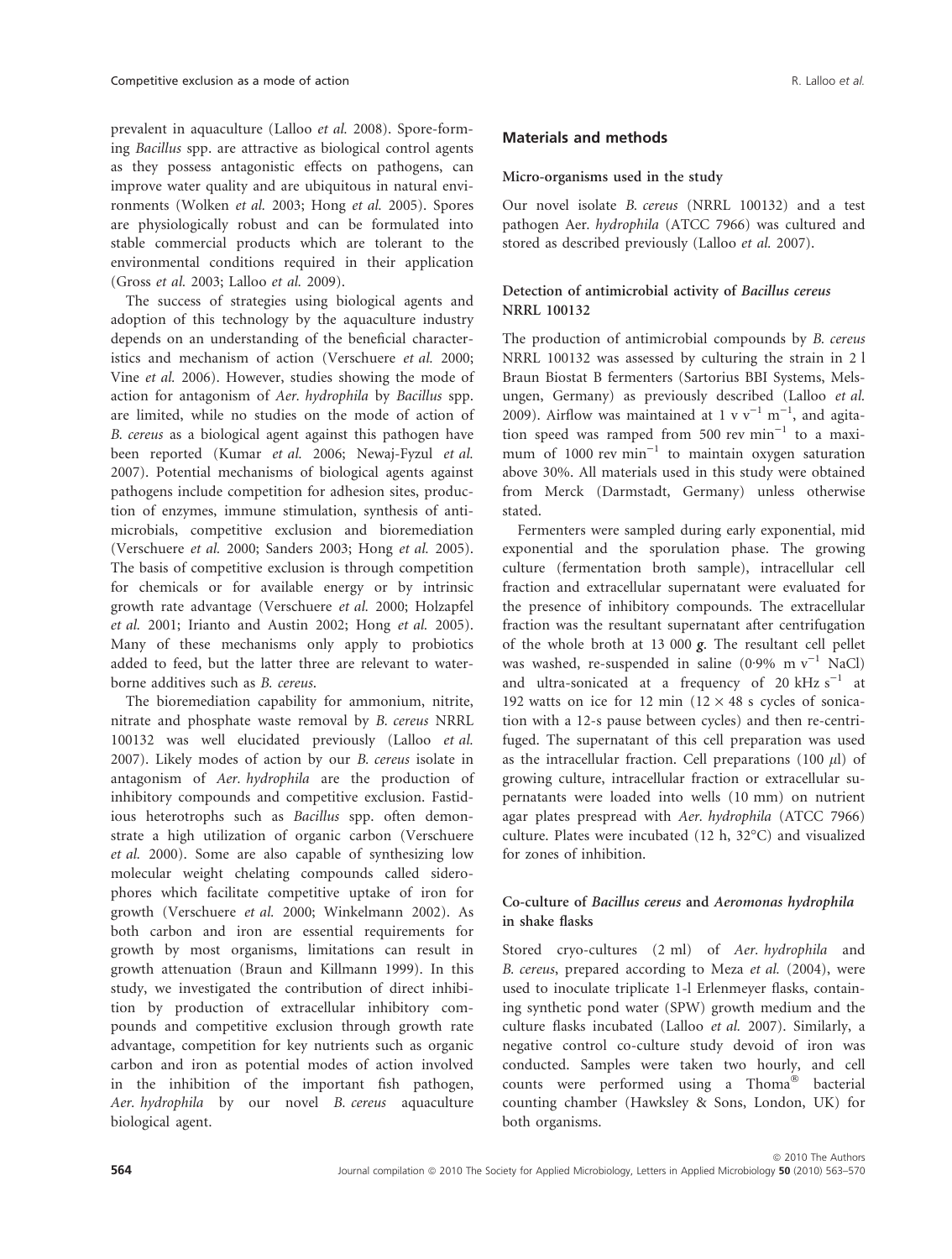## Comparison of growth rate between Bacillus cereus and Aeromonas hydrophila under nutrient limitation

The impact of nutrient limitation on growth of B. cereus or Aer. hydrophila was assessed by lowering the concentration of one media component (glucose, nitrite, nitrate, ammonia, iron or phosphate) in SPW to 10% of base case. De-ionized water was the negative control and SPW was the positive control.

Media were prepared by combining amino acid, vitamin, trace element, nutrient and ion solutions. Each media formulation contained 20  $\mu$ l of an amino acid solution (45 mg  $l^{-1}$  each of the following: alanine, arginine, aspartic acid, glutamic acid, isoleucine, leucine, lysine, methionine, phenylalanine, proline, serine, threonine and valine), 20  $\mu$ l of a vitamin solution (Lalloo et al. 2009) and 20  $\mu$ l of a trace element solution (CaCl<sub>2</sub>  $3.4 \text{ mg l}^{-1}$ , MgCl<sub>2</sub>  $4H_2O$  2.6 mg l<sup>-1</sup>, H<sub>3</sub>BO<sub>3</sub> 5.0 mg l<sup>-1</sup>, Na2MoO<sub>4</sub>·2H<sub>2</sub>O 0·3 mg l<sup>-1</sup>, CoCl<sub>2</sub>·6H<sub>2</sub>O 0·4 mg l<sup>-1</sup>). The nutrient solution (glucose  $10.0 \text{ g l}^{-1}$ ) and ion solution  $[NaNO<sub>2</sub> 0.6 g I<sup>-1</sup>, KNO<sub>3</sub> 0.85 g I<sup>-1</sup>, FeC<sub>6</sub>H<sub>6</sub>O<sub>7</sub> 0.16 g I<sup>-1</sup>,$  $(NH_4)_2SO_4$  0.93 g  $l^{-1}$  and  $H_3PO_4$  3.8 g  $l^{-1}$ ] were added as  $20 \mu l$  aliquots to the media. Once all media components were added, the volume of each well was made up to  $200 \mu l$  with de-ionized water. All solutions were sterilized by filtration through  $0.22$ - $\mu$ m filters.

Cultures of B. cereus NRRL 100132 or Aer. hydrophila (ATCC 7966) were grown (Lalloo et al. 2007) to  $1 \times 10^5$  cells per ml, and an inoculum volume of 10  $\mu$ l was used to inoculate the respective micro-titre wells (six wells per organism per test). Plates were incubated at 32-C for 24 h on a microtitre plate shaker set at  $100$  rev min<sup>-1</sup>, and absorbance was measured and recorded every hour at 660 nm  $(Abs<sub>660</sub>)$  using a BioTek Power wave<sup>HT</sup> microtitre plate reader (BioTek Instruments Inc., Vermont, USA). Growth rates were determined from plots of the natural logarithm of  $\text{Abs}_{660}$  over time, conforming to linearity ( $r^2 > 0.9$ ). The growth rates obtained for both B. cereus and Aer. hydrophila were compared (anova) to assess the impact of the individual component limitations on the growth of the two organisms (Table 1).

Table 1 Assessment of different cell preparations for the growth attenuation of Aeromonas hydrophila by Bacillus cereus

|                                             | Growing<br>culture | Intracellular<br>fraction | Extracellular<br>supernatant |
|---------------------------------------------|--------------------|---------------------------|------------------------------|
| Mid exponential phase                       |                    |                           |                              |
| Early stationary phase<br>Sporulation phase | ÷                  |                           |                              |
|                                             |                    |                           |                              |

), No inhibition observed; +, presence of inhibition.

### Measurement of glucose and iron uptake rates

Cryopreserved cultures of B. cereus or Aer. hydrophila were used to inoculate 1-l Erlenmeyer flasks containing 100 ml of sterile SPW in triplicate and incubated as previously described. Samples were taken on an hourly basis and analysed for iron and glucose concentrations. Iron concentrations were determined using a Spectroquant kit 1.14549.0001 (Merck). Glucose concentrations were determined using an HPIC (CarboPac™, PA1 column; Dionex, Sunnyvale, MA, USA). Uptake rates were calculated from plots of concentration of iron or glucose against time for each micro-organism.

#### Measurement of siderophore production

Bacillus cereus (NRRL 100132) was used to inoculate 100 ml of sterile SPW in 1-l Erlenmeyer flasks and incubated as previously described. Flasks were sampled two hourly, and the cell and spore concentrations were determined, from which the sporulation ratio was calculated (Monteiro et al. 2005). Qualitative siderophore production using a modified chrome azurol S (CAS) assay (Milagres et al. 1999) and semi-quantitative siderophore production using the CAS universal siderophore assay (Schwyn and Neilands 1987) were assessed. The qualitative assessment of siderophore production in the culture medium was visualized by a colour change from blue to orange on modified CAS agar plates. For the semi-quantitative assay, the amount of siderophore present in the test sample was reported as a percentage relative to a control sample of which the siderophore concentration was known.

#### Results

## Inhibition of growth by production of an antibacterial compound

Zones of inhibition of Aer. hydrophila growth were observed during the exponential, early stationary and sporulation phases when viable cells were tested in plate well assays. However, plate well assays testing intracellular extracts or extracellular supernatants did not show any antagonism of Aer. hydrophila by B. cereus during the entire growth cycle (Table 1).

## Investigation into competitive exclusion in co-culture studies

Co-culture experiments were conducted by cultivating B. cereus and Aer. hydrophila together in shake flasks. Bacillus cereus displayed a typical growth profile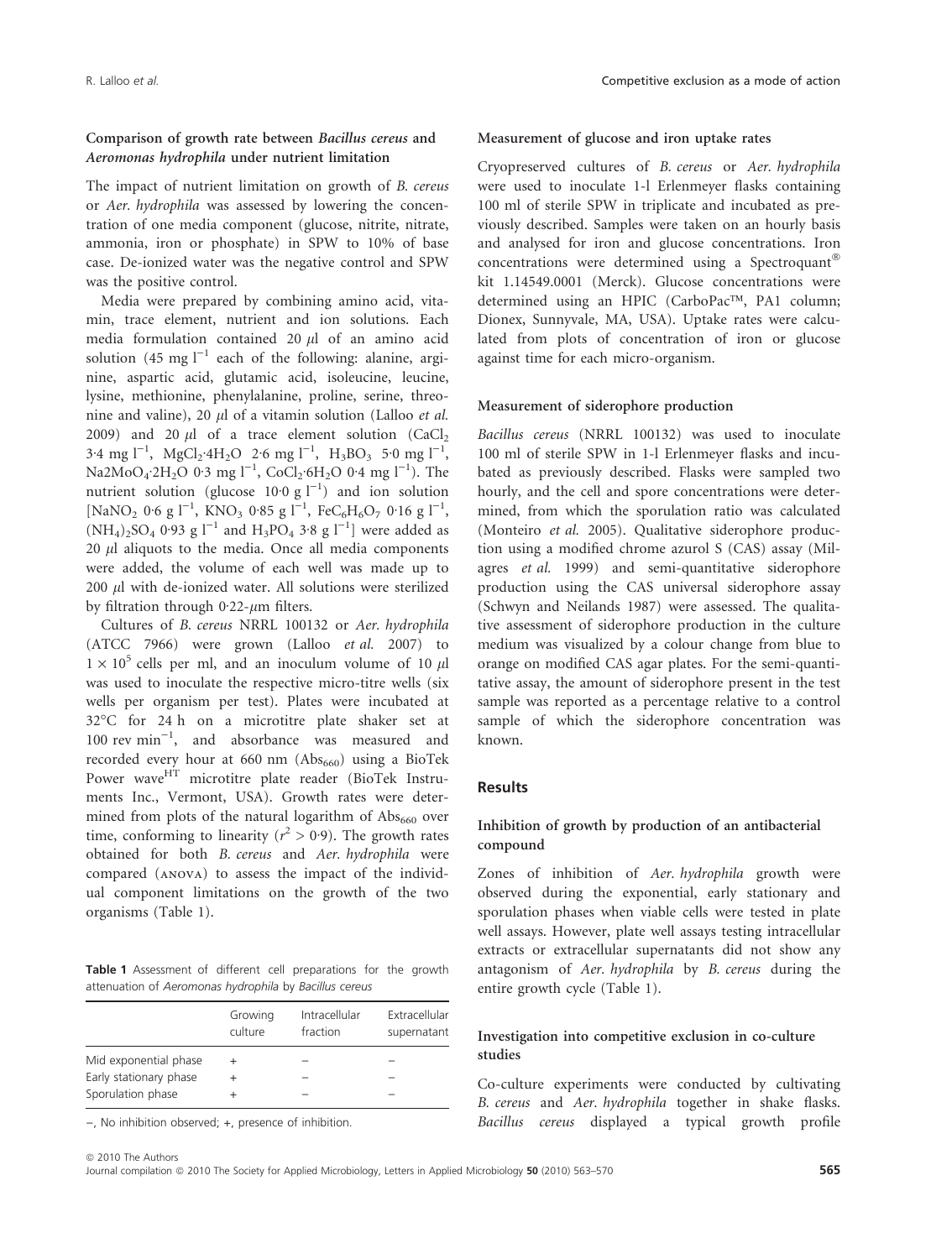( $\mu$  = 0.96), but there was a drastic decrease in the cell density of the pathogenic Aer. hydrophila population. When *B. cereus* cell concentration peaked, the pathogen had decreased by more than 70% of the starting concentration (Fig. 1a). In co-culture studies devoid of iron (Fig. 1b), a drastic decrease in Aer. hydrophila cell numbers was observed. Bacillus cereus cell number also decreased, although the initial death rate was more gradual than that of Aeromonas hydrophila.



Figure 1 Cell concentration during co-cultivation of Bacillus cereus () with Aeromonas hydrophila ( $\triangle$ ) in SPW (a) and SPW devoid of iron (b). SPW, synthetic pond water.

## Effect of individual nutrient components on antagonism against the pathogen measured by differential growth rates

Bacillus cereus had a significantly higher growth rate in comparison with Aer. hydrophila when cultivated in SPW as a positive control  $(P = 0.003)$ , SPW with low iron concentration  $(P < 0.001)$  and SPW with low glucose concentration  $(P < 0.05)$  (Table 2). When media contained reduced concentrations of ammonia, nitrite or nitrate, there was no significant difference in growth between the two organisms  $(P > 0.05)$  (Table 2). Neither of the micro-organisms grew in treatments where phosphate was limited (Table 2).

## Evaluation of iron and glucose uptake rates by Bacillus cereus and Aeromonas hydrophila

During separate batch cultivations under identical conditions, B. cereus and Aer. hydrophila demonstrated classical exponential growth curves. Trends for glucose uptake from the growth media were linear ( $r^2 > 0.9$ ), but not for iron uptake by either of the micro-organisms (Fig. 2). Bacillus *cereus* had an overall iron uptake rate of 0.60 mg  $l^{-1}$  h<sup>-1</sup> and a glucose uptake rate of 0.30 g  $l^{-1}$  h<sup>-1</sup>. These uptake rates were significantly higher  $(P < 0.01)$  than that of Aer. hydrophila for iron  $(0.43 \text{ mg l}^{-1} \text{ h}^{-1})$  and glucose  $(0.14 \text{ g } l^{-1} \text{ h}^{-1})$ , respectively.

## Evaluation of the production of siderophores

In the qualitative siderophore plate assay, B. cereus colony-forming units with orange halos were observed during the exponential growth and sporulation phases (data not shown). This observation was confirmed in the B. cereus culture study, where siderophore production was assessed. A maximum growth rate of  $0.7 h^{-1}$  and cell concentration of c.  $7.00 \times 10^7$  cells per ml was achieved (Fig. 3a). The culture reached a high sporulation ratio at c. 12 h of growth (Fig. 3b). There was a gradual increase

Table 2 Growth rate assessment of Bacillus cereus and Aeromonas hydrophila cultivated under nutrient limitation

| Treatment            | <i>B. cereus <math>\mu_{\text{max}}</math></i> | Std. dev | Aer. hydrophila $\mu_{\text{max}}$ | Std. dev | Difference in<br>growth rate | $P$ -value     |
|----------------------|------------------------------------------------|----------|------------------------------------|----------|------------------------------|----------------|
| Synthetic pond water | 0.041                                          | 0.001    | 0.032                              | 0.000    | 0.009                        | 0.003          |
| De-jonized water     | 0.000                                          | 0.000    | 0.000                              | 0.002    | 0.000                        | 0.374          |
| Low glucose          | 0.033                                          | 0.001    | 0.031                              | 0.001    | 0.002                        | 0.045          |
| Low nitrite          | 0.035                                          | 0.004    | 0.031                              | 0.006    | 0.004                        | 0.473          |
| Low nitrate          | 0.032                                          | 0.001    | 0.036                              | 0.004    | $-0.003$                     | 0.210          |
| Low ammonia          | 0.033                                          | 0.002    | 0.036                              | 0.002    | $-0.003$                     | 0.266          |
| Low iron             | 0.044                                          | 0.001    | 0.033                              | 0.002    | 0.011                        | 0.001          |
| Low phosphate        | 0.000                                          | 0.000    | 0.000                              | 0.000    | 0.000                        | $n_{\text{A}}$ |

**566** Journal compilation @ 2010 The Society for Applied Microbiology, Letters in Applied Microbiology 50 (2010) 563-570 ª 2010 The Authors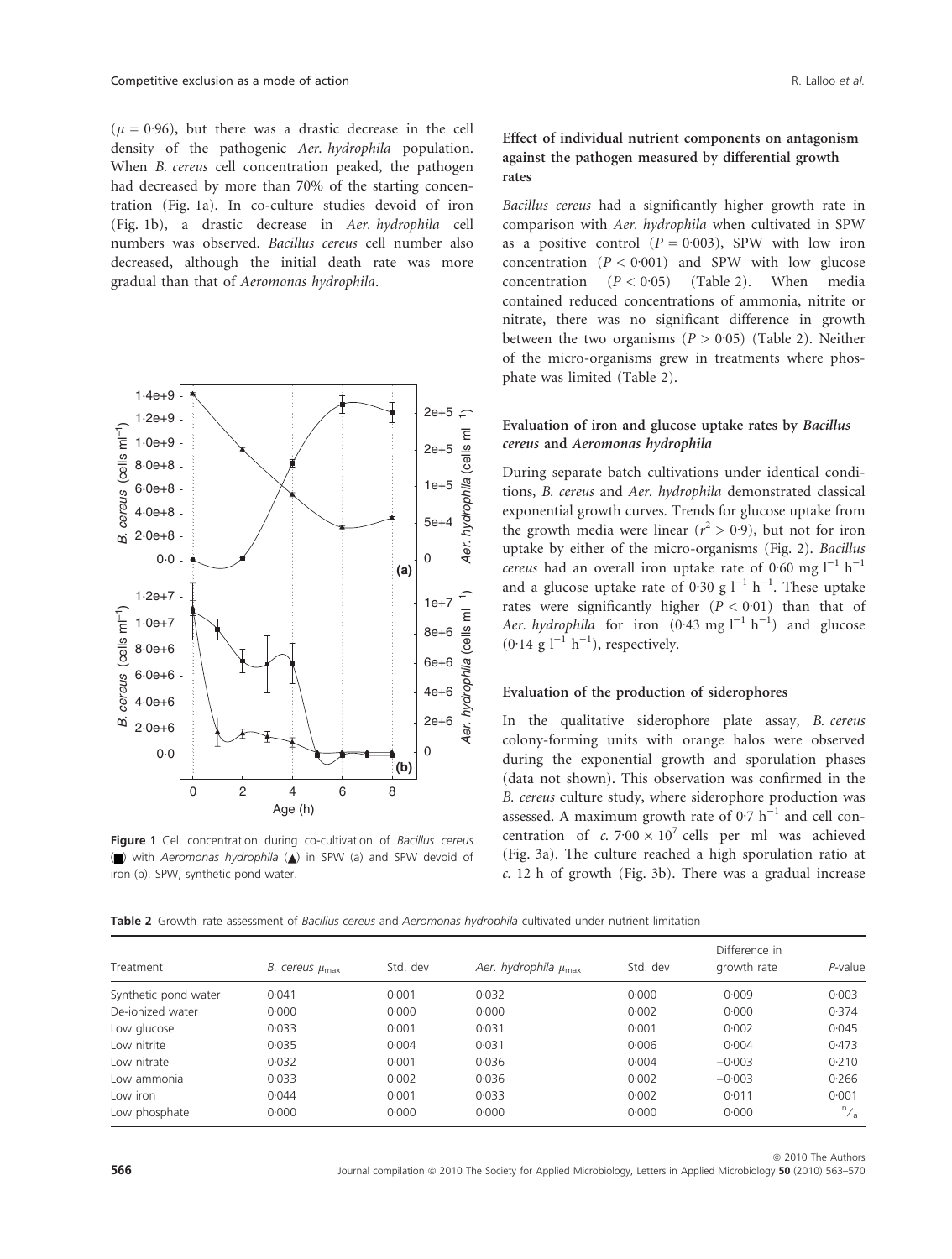

Figure 2 Iron (a) and glucose (b) uptake rates by Bacillus cereus  $\Box$ and Aeromonas hydrophila  $(\triangle)$ .

in the production of siderophores during the course of the cultivation (Fig. 3c), reaching a maximum relative sideropohore production of 65% as the culture entered the stationary phase. After completion of sporulation, the siderophore concentration remained at a constant high level.

### **Discussion**

The mode of action of a novel B. cereus isolate as a biological agent in aquaculture for the inhibition of pathogenic Aer. hydrophila was investigated. The production of antimicrobial compounds by B. cereus was excluded as a mode of action based on the absence of growth inhibition of pathogenic Aer. hydrophila by intracellular or extracellular fractions of B. cereus (Table 1). In contrast, actively growing B. cereus cells caused growth inhibition of Aer. hydrophila. Although production of antimicrobial compounds is a common mode of action exploited for attenuation of a selected target pathogen in an environ-



Figure 3 Growth data based on cell concentration (a), sporulation ratio (b) and relative siderophore production (c) by Bacillus cereus cultivated in synthetic pond water.

ment (Fredrickson and Stephanopoulos 1981; Hong et al. 2005), this mechanism did not apply to B. cereus NRRL 100132. Similar to our findings, Brunt and Austin (2005) showed that their Bacillus obtained from the digestive tract of carp also inhibited the growth of pathogenic Lactococcus garvieae and Streptococcus iniae without showing any signs of antibiosis, thus indicating an alternate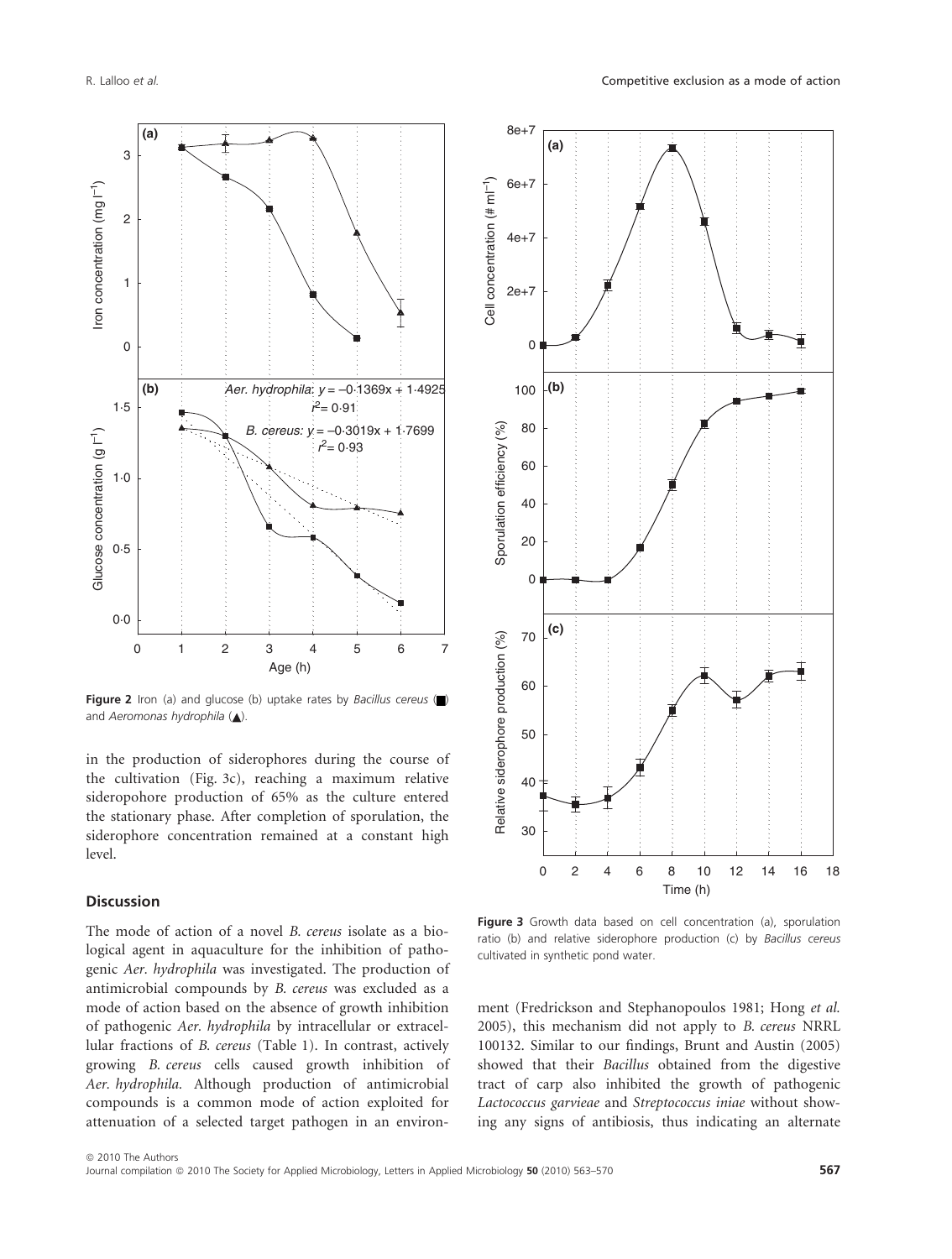mode of action other than production of antimicrobial compounds.

Competitive exclusion through an intrinsically higher growth rate and competitive uptake of essential nutrients was identified as a mode of action involved in the antagonism of Aer. hydrophila by B. cereus, based on co-culture data (Fig. 1). Co-cultivation of B. cereus together with Aer. hydrophila in SPW resulted in a decline of more than 70% in the cell density of the pathogenic organisms in a remarkably short time period (Fig. 1a).

Competitive exclusion was partly attributed to a substantially higher growth rate of *B. cereus*  $(0.96 h^{-1})$  in comparison with Aer. hydrophila, where cell death was observed. These findings further confirmed our previous work where pathogen decline was proven in in vitro and in vivo studies, when B. cereus was administered as a biological agent (Lalloo et al. 2007). Several previous studies have reported higher growth rate as a likely mechanism of biological agents in the inhibition of other microorganisms (Moriarty 1998; Pinchuk et al. 2001; Patterson and Burkholder 2003).

In addition to the intrinsically higher growth rate, competition for the essential nutrients, glucose and iron, contributed to the mechanism of competitive exclusion of Aer. hydrophila by B. cereus. Competitive exclusion by an intrinsically higher growth rate is often linked to competitive uptake of essential nutrients such as iron and glucose (Rico-Mora et al. 1998; Verschuere et al. 2000). As B. cereus and Aer. hydrophila are both heterotrophic, competition for organic substrates as both carbon and energy sources could be expected, although this mode of action for the inhibition of Aer. hydrophila by B. cereus has not been demonstrated previously (Verschuere et al. 2000). In nutrient limitation studies, B. cereus had a significantly higher growth rate than Aer. hydrophila in both SPW and SPW with limited glucose or iron (Table 2). We further confirmed these observations in glucose and iron uptake studies (Fig. 2), which indicated a significantly higher uptake  $(P < 0.001)$ of glucose  $(0.30 \text{ g l}^{-1} \text{ h}^{-1})$  and iron  $(0.60 \text{ mg l}^{-1} \text{ h}^{-1})$  by B. cereus in comparison with Aer. hydrophila for glucose  $(0.14 \text{ g l}^{-1} \text{ h}^{-1})$  and iron  $(0.43 \text{ mg l}^{-1} \text{ h}^{-1})$ , respectively. When Aer. hydrophila iron uptake rates were evaluated, a 4-h lag was observed, whereas B. cereus uptake was immediate (Fig. 2). Furthermore, when grown in co-culture media devoid of iron (Fig. 1b), death of the biological agent and the pathogen confirmed the essential requirement for iron by both micro-organisms. Results also indicated that B. cereus had a slower death rate and was thus more resilient to iron deficiency than Aer. hydrophila. These results indicated that competition through higher growth coupled with the competitive uptake of glucose and iron were key modes of action for antagonism by *B. cereus* (Verschuere *et al.* 2000; Patel et al. 2009).

The mechanism of competitive exclusion by competition for iron uptake was facilitated by siderophore production by the B. cereus isolate. The strain of B. cereus exhibited a growth-associated increase in siderophore concentration during the exponential phase of growth (Fig. 3c). Most importantly, the siderophores remained in the medium during and postsporulation. These results correlated with the work conducted by Patel et al. (2009), where siderophore production increased during the exponential phase of growth and remained stable during the sporulation phase, with a similar level of siderophore production to the present B. cereus isolate. A qualitative assay revealed a large number of colony-forming units with orange halos (data not shown), confirming the presence of siderophores (Milagres et al. 1999). Prior research conducted by Park et al. (2005) and Wilson et al. (2006) also specifically demonstrated the ability of B. cereus to produce siderophores. Studies carried out by Smith and Davey (1993) and Gram et al. (1999) demonstrated a positive correlation between the production of siderophores and a decrease in pathogen prevalence. Although Aer. hydrophila is itself capable of synthesizing low molecular weight siderophores, termed 'amonabactins', production of the siderophore is thought to be inducible and regulated by extracellular iron concentration (Chart and Trust 1983). Bacillus cereus was able to produce siderophores immediately at the start of batch culture (Fig. 3), thereby decreasing the iron concentration to very low levels within the first 5 h (Fig. 2) thus starving Aer. hydrophila of iron.

The modes of action for attenuation of growth of pathogenic Aer. hydrophila by the B. cereus isolate, in particular competitive exclusion by growth rate, competition for essential nutrients such as glucose and iron, and siderophore production, increase its attractiveness as a probiotic and biological agent for aquaculture. The siderophore-producing capability of the B. cereus isolate addresses the severe shortage of probiotics able to facilitate competitive exclusion based on iron competition (Patel et al. 2009). The absence of antimicrobial activity is beneficial for application of the B. cereus isolate as a biological agent, as the presence of antimicrobial substances in aquaculture systems is undesirable because of increased virulence in disease-causing pathogens, negative acceptance by consumers and carryover to the environment (Barker 2000; Jana and Jana 2003). Lack of information on modes of action of biological agents limits the adoption of biological solutions to address the challenges of aquaculture, ultimately perpetuating the use of chemotherapeutic agents (Moriarty 1997; Moriarty 1998; Balcázar et al. 2006). The modes of action described here,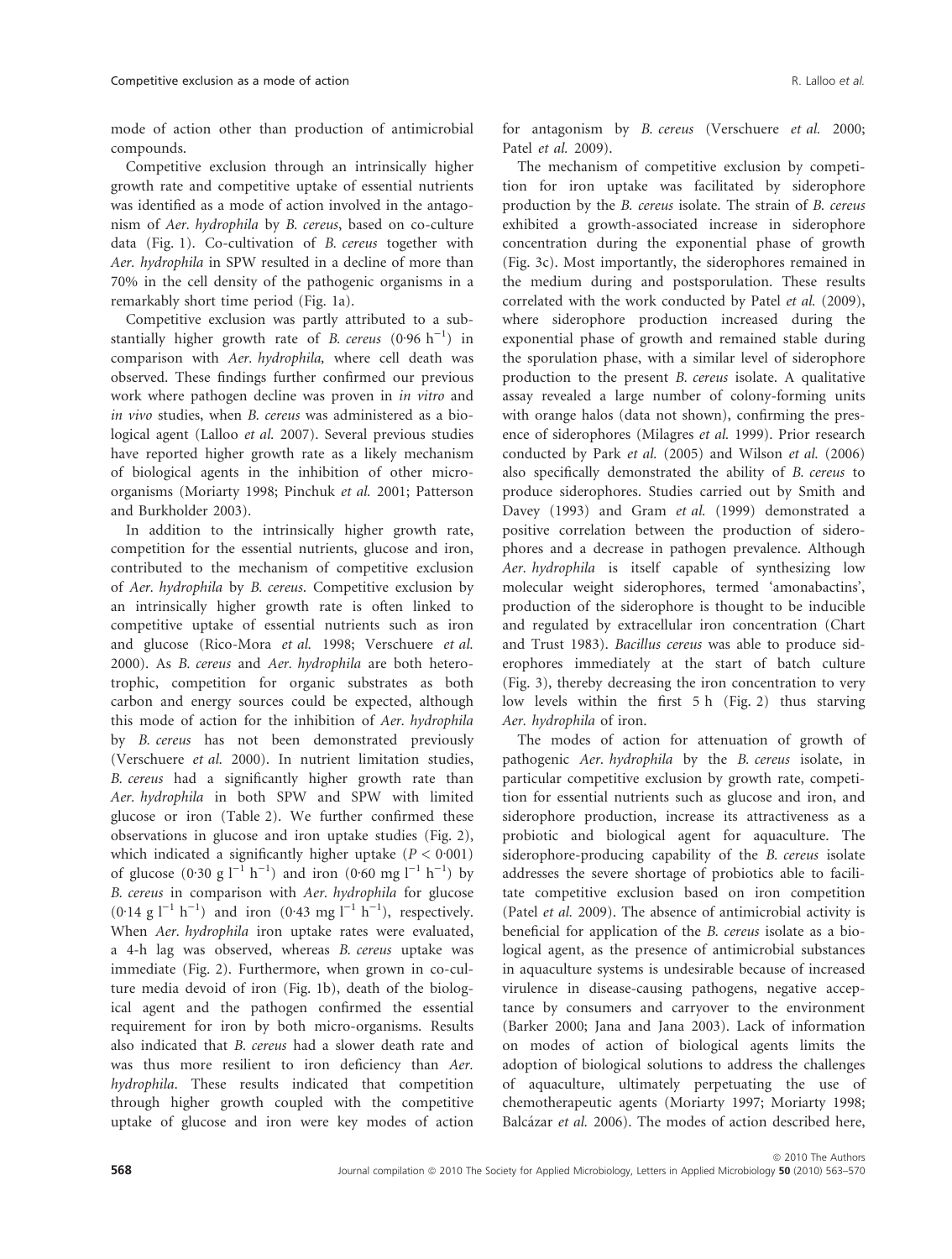combined with previously demonstrated in vitro and in vivo functionality, the ability to reduce the concentration of waste ions in reticulated aquaculture, physiological tolerance to environmental conditions and bio-safety (Lalloo et al. 2007, 2008) renders the B. cereus isolate NRRL 100132 as an ideal biological agent to address the many challenges facing modern day intensive aquaculture.

## Acknowledgements

We thank Hendrik Andersson, visiting student (Lund University, Sweden), Nodumo Zulu and Dheepak Maharajh for technical assistance. We also thank BioPAD Regional Biotechnology Centre for funding.

## References

- Balcázar, J.L., de Blas, I., Ruiz-Zarzuela, I., Cunningham, D., Vendrell, D. and Múzquiz, J.L. (2006) The role of probiotics in aquaculture. Vet Microbiol 114, 173–186.
- Barker, G. (2000) Novel methods to reduce disease in aquaculture. Fish Vet J 5, 66–71.
- Braun, V. and Killmann, H. (1999) Bacterial solutions to the iron-supply problem. Trends Biochem Sci 24, 104–109.
- Brunt, J. and Austin, B. (2005) Use of a probiotic to control Latococcosis and streptococcosis in rainbow trout, Oncorhynchus mykiss (Walbaum). J Fish Dis 28, 693–701.
- Chart, H. and Trust, T.J. (1983) Acquisition of iron by Aeromonas salmonicida. J Bacteriol 156, 758–764.
- Fast, A.W. and Menasveta, P. (2000) Some recent issues and innovations in marine shrimp pond culture. Rev Fish Sci 8, 151–233.
- Fredrickson, A.G. and Stephanopoulos, G. (1981) Microbial competition. Science 213, 972–979.
- Gomez-Gill, B., Roque, A. and Turnbull, J.F. (2000) The use and selection of probiotic bacteria for use in the culture of larval aquatic organisms. Aquaculture 191, 259–270.

Gram, L., Melchiorsen, J., Spanggaard, B., Huber, I. and Nielsen, T. (1999) Inhibition of Vibrio anguillarum by Pseudomonas fluorescens strain AH2-a possible probiotic treatment of fish. Appl Environ Microbiol 65, 969–973.

Gross, S., Nemirovsky, A., Zilberg, D., Khaimov, A., Brenner, A., Snir, E., Ronen, Z. and Nejidat, A. (2003) Soil nitrifying enrichments as biofilter starters in intensive re-circulating saline water aquaculture. Aquaculture 223, 51–62.

Holzapfel, W.H., Haberer, P., Geisen, R., Björkroth, J. and Schillinger, U. (2001) Taxonomy and important features of probiotic microorganisms in food and nutrition. Am J Clin Nutr 73(Suppl.), 365S–373S.

Hong, H.A., Duc, L.H. and Cutting, S.M. (2005) The use of bacterial spore formers as probiotics. FEMS Microbiol Rev 29, 813–835.

Irianto, A. and Austin, B. (2002) Probiotics in aquaculture. J Fish Dis 25, 633–642.

- Jana, B.B. and Jana, S. (2003) The potential and sustainability of aquaculture in India. J Appl Aquac 13, 283–316.
- Jeney, Z. and Jeney, G. (1995) Recent achievements in studies of common carp (Cyprinus carpio L.). Aquaculture 129, 397–420.
- Kumar, R., Mukherjee, S.C., Prasad, K.P. and Pal, A.K. (2006) Evaluation of Bacillus subtilis as a probiotic to Indian major carp Labeo rohita (Ham.). Aquaculture Res 37, 1215–1221.
- Lalloo, R., Ramchuran, S., Ramduth, D., Görgens, J. and Gardiner, N. (2007) Isolation and selection of Bacillus spp. as a potential biological agents for enhancement of water quality in culture of ornamental fish. J Appl Microbiol 103, 1471–1479.
- Lalloo, R., Maharajh, D., Görgens, J. and Gardiner, N. (2008) Functionality of a Bacillus cereus biological agent in response to physiological variables encountered in aquaculture. Appl Microbiol Biotechnol 79, 111–118.
- Lalloo, R., Maharajh, D., Görgens, J. and Gardiner, N. (2009) High-density spore production of a B. cereus aquaculture biological agent by nutrient supplementation. Appl Microbiol Biotechnol 83, 59–66.
- Meza, R.A., Monroy, A.F., Mercado, M., Poutou, R.A., Rodriguez, P. and Pedroza, A.P. (2004) Study of the stability in real time of cryopreserved strain banks. Universitas Scientiarum 9, 35–42.
- Milagres, A.M.F., Machuca, A. and Napoleão, D. (1999) Detection of siderophore production from several fungi and bacteria by a modification of chrome azurol S (CAS) agar plate assay. J Microbiol Meth 37, 1–6.
- Monteiro, S.M., Clemente, J.J., Henriques, A.O., Gomes, R.J., Carrondo, M.J. and Cunha, A.E. (2005) A procedure for high-yield spore production by Bacillus subtilis. Biotechnol Prog 21, 1026–1031.
- Moriarty, D.W.J. (1997) The role of microorganisms in aquaculture ponds. Aquaculture 151, 333–349.
- Moriarty, D.W.J. (1998) Control of luminous Vibrio species in penaeid aquaculture ponds. Aquaculture 164, 351–358.
- Moriarty, D.W.J. (1999) Disease control in shrimp aquaculture with probiotic bacteria. In Microbial Interactions in Aquaculture ed. Bell, C.R. and Brylinsky, M. Proceedings of the 8th International Symposium on Microbial Ecology, Canada.
- Newaj-Fyzul, A., Adesiyun, A.A., Mutani, A., Ramsubhag, A., Brunt, J. and Austin, B. (2007) Bacillus subtilis AB1 controls Aeromonas infection in rainbow trout (Oncorhynchus mykiss, Walbaum). J Appl Microbiol 103, 1699–1706.
- Park, R.Y., Choi, M.H., Sun, H.Y. and Shin, S.H. (2005) Production of catechol-siderophore and utilization of transferrin-bound iron in Bacillus cereus. Biol Pharm Bull 28, 1132–1135.

Patel, A.K., Deshattiwar, M.K., Chaudari, B.L. and Chincholkar, S.B. (2009) Production, purification and chemical characterization of the catecholate siderophore from potent